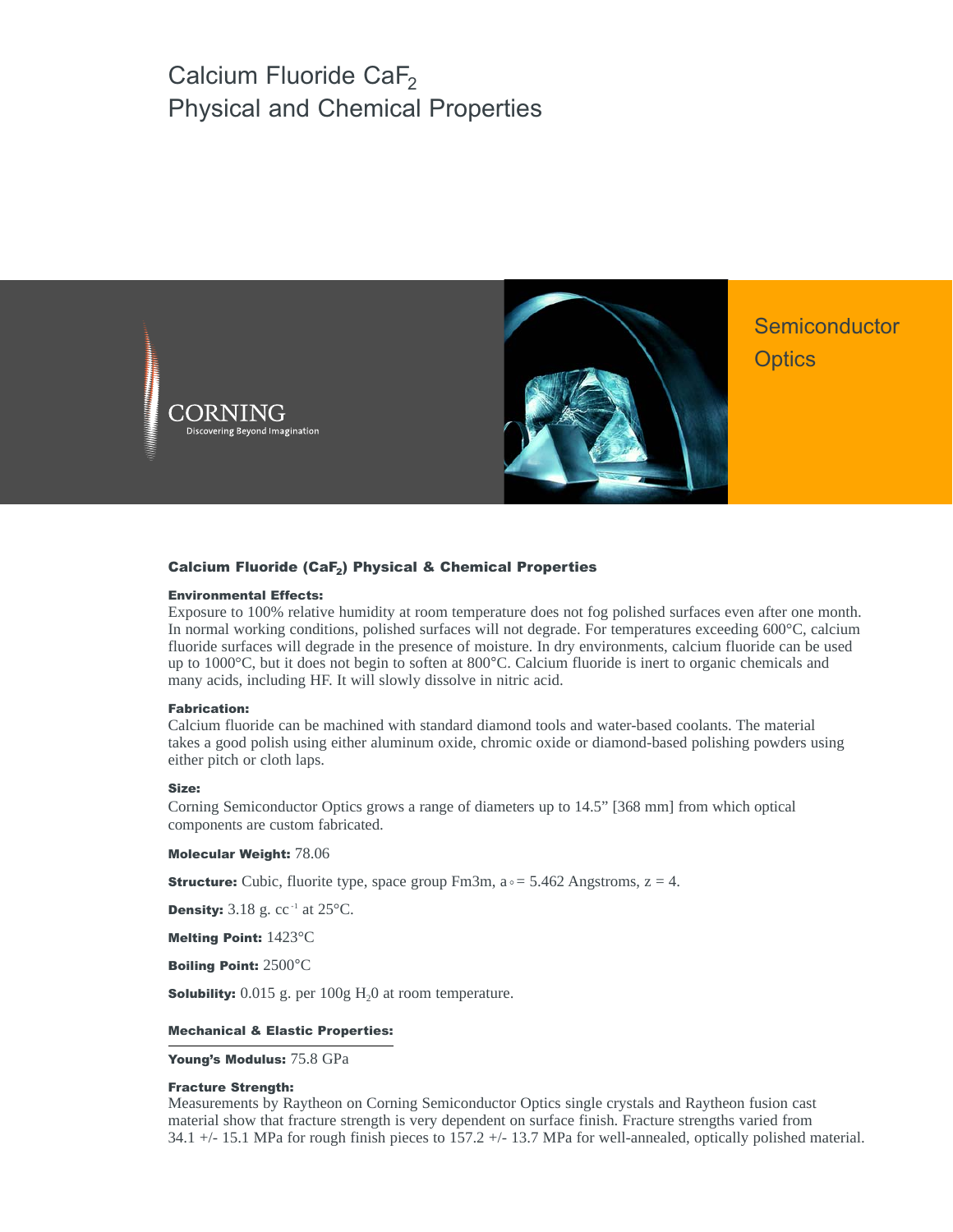# Rupture Modulus:

Hughes Aircraft observed that the mean modulus of rupture for 900°C forgings was 74.2 MPa for a 77% reduction. Rupture always occurred with no evidence of yield, indicating that the ultimate strength is still higher.

## Elastic Constants:

| Elastic stiffness    |
|----------------------|
| $x 10^2$ GPa         |
| $C_{\rm u} = 1.6420$ |
| $C_{12} = 0.4398$    |
| $C_{44} = 0.3370$    |
|                      |

**Dielectric Constant:**  $E_0 = 6.81$  at 27°C.

Poisson Ratio: 0.26

Hardness: 158.3 Knoop for both (100) and (110) directions.

### Thermal Properties

#### Heat capacity:

| T K    | $C_p$ J/g K |
|--------|-------------|
| 85.32  | 0.280       |
| 104.51 | 0.577       |
| 186.00 | 0.699       |
| 216.40 | 0.757       |
| 276.00 | 0.837       |
| 296.50 | 0.853       |

### Thermal Conductivity:

| T °C | watt/m K |
|------|----------|
| 88   | 61.0     |
| 200  | 16.5     |
| 320  | 117      |

# Linear Thermal Expansion Coefficient:

| T °C     | ΤK  | Coefficient x 10 <sup>-6</sup> K <sup>-1</sup> |
|----------|-----|------------------------------------------------|
| $-180$   | 93  | 6.7                                            |
| $-160$   | 113 | 9.1                                            |
| $-140$   | 133 | 11.1                                           |
| $-120$   | 153 | 12.8                                           |
| $-100$   | 173 | 14.1                                           |
| $-80$    | 193 | 15.2                                           |
| $-60$    | 213 | 16.2                                           |
| $-40$    | 233 | 17.0                                           |
| $-20$    | 253 | 17.7                                           |
| $\theta$ | 273 | 18.3                                           |
| 20       | 293 | 18.7                                           |
| 40       | 313 | 19.1                                           |
| 60       | 333 | 19.4                                           |
| 80       | 353 | 19.7                                           |
| 100      | 373 | 20.0                                           |
| 120      | 393 | 20.4                                           |
| 140      | 413 | 20.8                                           |
| 160      | 433 | 21.3                                           |
| 180      | 453 | 21.7                                           |
| 200      | 473 | 22.2                                           |

# Optical Properties

#### Transmission Range:

0.12 microns to beyond 7.5 microns, depending on thickness.

# Energy Gap:

10eV

# Restrahl Frequency:

35 micron and 25 micron maxima.

### Recirocal Dispersive Power:

94

# Photoelasticity

in the visible region, the piezo-optic coefficients are: 10-12 Pa

 $q_{11} = -.038$  $q_{12} = 1.08$   $(q_{11} - q_{12}) = -1.46$  $q_{44} = 0.71$ 

*At 10.6 microns* ( $q_{11}$ - $q_{12}$ ) = -0.513

# Optic modes:

Transverse: 257 cm-1 at 300 K and 267 cm-1 at 80 K

Longitudinal:  $463 \text{ cm}^{-1}$  300 K and  $472 \text{ cm}^{-1}$  at 80 K

# Absorption Coefficients:

| Wavelength microns | Absorption coefficient cm <sup>-1</sup> |
|--------------------|-----------------------------------------|
| 1.06               | $2 \times 10^{-5}$                      |
| 2.7                | $1 \times 10^{-3}$                      |
| 3.8                | $2 \times 10^{-4}$                      |
| 5.25               | $5 \times 10^{-4}$                      |
| 6.25               | 0.0035                                  |
| 7.69               | 0.11                                    |
| 8.69               | 0.48                                    |
| 9.09               | 0.65                                    |
| 10.6               | 3.5                                     |
|                    |                                         |

*Typical surface absorption coefficient at 5.25 microns is 3 x 10<sup>5</sup>cm<sup>-1</sup>.* 

# Index of Refraction dispersion formula

(Valid over the range 263nm to 153nm)

$$
n^{2} = A_{0} + A_{1}\lambda^{2} + A_{2}\lambda^{2} + A_{3}\lambda^{4} + A_{4}\lambda^{6} + A_{5}\lambda^{8} + A_{6}\lambda^{10} \quad (1)
$$

where n is the refractive index,  $\lambda$  is the vacuum wavelength in micrometer ( $\mu$ m) and  $A_0$ ,  $A_1$ ,  $A_2$ ,  $A_3$ ,  $A_4$ ,  $A_5$ ,  $A_6$  are the constants of the dispersion formula. Table on next page shows the constants of the formula (1) .

# Thermal dispersion of index of refraction formula

(Valid over the range 20  $\rm{^{\circ}C}$  to 25 $\rm{^{\circ}C}$ )

dn/dt =  $(B_0 + B_1\lambda^2 + B_2\lambda^2 + B_3\lambda^4 + B_4\lambda^6)$  x10<sup>-6</sup> (2)

 $B_0$ ,  $B_1$ ,  $B_2$ ,  $B_3$  and  $B_4$  are the constants of the formula (2) and  $\lambda$ is the vacuum wavelength in micrometer  $(\mu m)$ . Table on next page shows the constants of the formula (2) .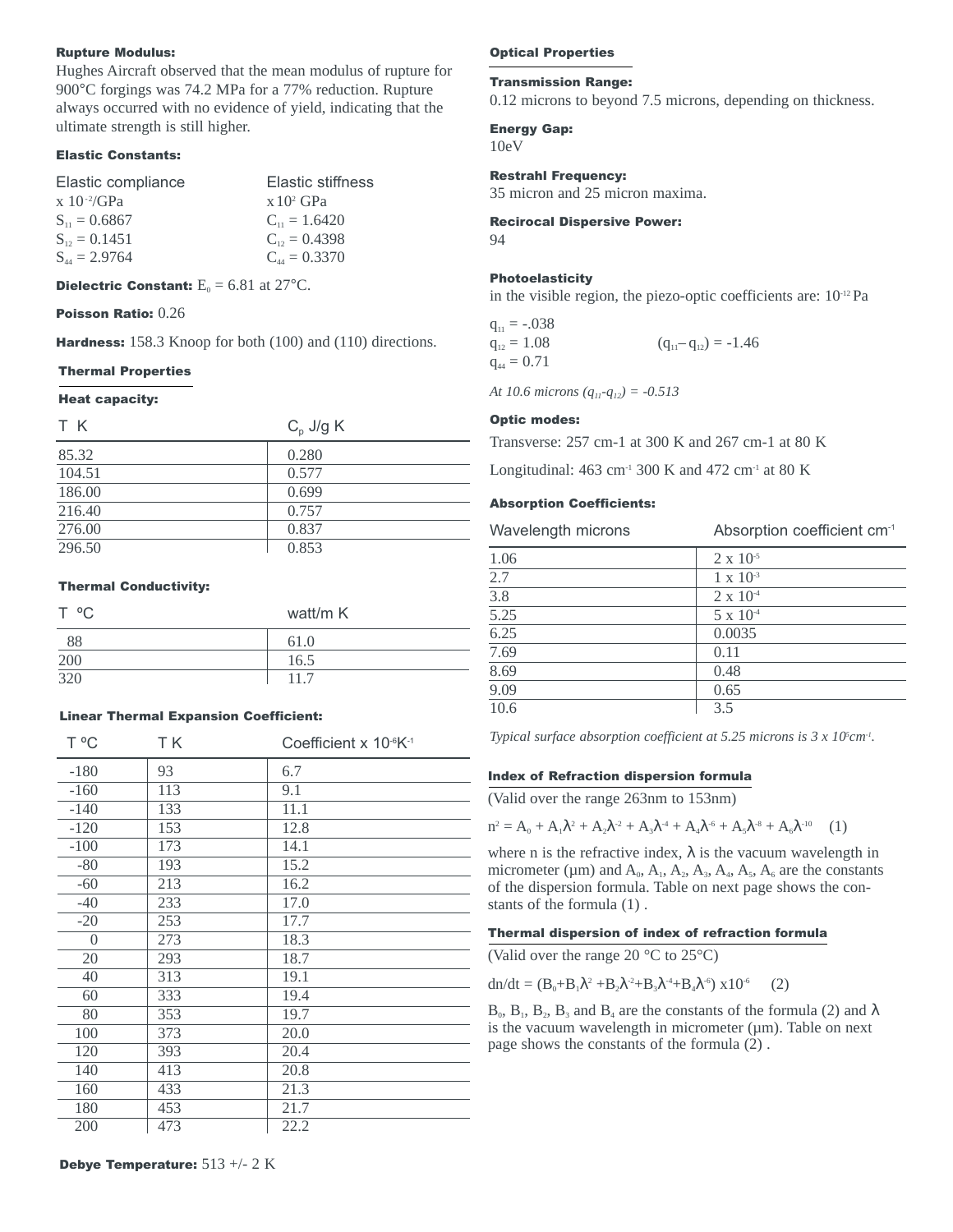# Refractive Index: between 0.25 and 8 microns

| Wavelength microns | n       | Wavelength microns | n.      | Wavelength microns | n       |
|--------------------|---------|--------------------|---------|--------------------|---------|
| 0.25               | 1.4673  | 0.75               | 1.43112 | 3.50               | 1.41402 |
| 0.30               | 1.45399 | 0.80               | 1.43055 | 4.00               | 1.40961 |
| 0.35               | 1.44652 | 0.85               | 1.43006 | 4.50               | 1.40458 |
| 0.40               | 1.44185 | 0.90               | 1.42963 | 5.00               | 1.39891 |
| 0.45               | 1.43872 | 0.95               | 1.42925 | 5.50               | 1.39258 |
| 0.50               | 1.43649 | 1.00               | 1.4289  | 6.00               | 1.38556 |
| 0.55               | 1.43485 | 1.50               | 1.42627 | 6.50               | 1.37782 |
| 0.60               | 1.43358 | 2.00               | 1.42386 | 7.00               | 1.36933 |
| 0.65               | 1.43259 | 2.50               | 1.4211  | 7.50               | 1.36005 |
| 0.70               | 1.43178 | 3.00               | 1.41784 | 8.00               | 1.34995 |

# Temperature Variation of Refractive Index dn/dT of CaF<sub>2</sub> {x 10<sup>-5 o</sup>C}

| Temperature °C | $0.46$ microns | 0.63 microns | $1.15$ microns | 3.39 microns |
|----------------|----------------|--------------|----------------|--------------|
| $-180.00$      | $-0.39$        | $-0.40$      | $-0.41$        | $-0.40$      |
| $-160.00$      | $-0.53$        | $-0.54$      | $-0.56$        | $-0.52$      |
| $-140.00$      | $-0.64$        | $-0.66$      | $-0.68$        | $-0.63$      |
| $-120.00$      | $-0.74$        | $-0.77$      | $-0.78$        | $-0.73$      |
| $-100.00$      | $-0.83$        | $-0.85$      | $-0.87$        | $-0.82$      |
| $-80.00$       | $-0.90$        | $-0.93$      | $-0.95$        | $-0.89$      |
| $-60.00$       | $-0.95$        | $-0.99$      | $-1.01$        | $-0.95$      |
| $-40.00$       | $-1.00$        | $-1.03$      | $-1.06$        | $-1.00$      |
| $-20.00$       | $-1.04$        | $-1.07$      | $-1.10$        | $-1.05$      |
| 0.00           | $-1.07$        | $-1.10$      | $-1.13$        | $-1.09$      |
| 20.0           | $-1.10$        | $-1.13$      | $-1.15$        | $-1.12$      |
| 40.00          | $-1.12$        | $-1.15$      | $-1.18$        | $-1.14$      |
| 60.00          | $-1.14$        | $-1.17$      | $-1.20$        | $-1.17$      |
| 80.00          | $-1.16$        | $-1.19$      | $-1.22$        | $-1.19$      |
| 100.00         | $-1.18$        | $-1.21$      | $-1.24$        | $-1.21$      |
| 120.00         | $-1.20$        | $-1.23$      | $-1.26$        | $-1.23$      |
| 140.00         | $-1.22$        | $-1.26$      | $-1.29$        | $-1.25$      |
| 160.00         | $-1.26$        | $-1.30$      | $-1.32$        | $-1.27$      |
| 180.00         | $-1.29$        | $-1.34$      | $-1.36$        | $-1.30$      |
| 200.00         | $-1.34$        | $-1.40$      | $-1.41$        | $-1.34$      |

# DUV Refractive Index and dn/dT Between 153 and 253 nm

| Wavelength | Refractive Index | <b>Thermal Coeifficient</b> |
|------------|------------------|-----------------------------|
| (nm)       | n                | $(dn/dt)$ (ppm/K)           |
| 248.3      | 1.467945         | $-7.5$                      |
| 248        | 1.468057         | $-7.5$                      |
| 214.44     | 1.484616         | $-5.7$                      |
| 206.2      | 1.490376         | $-5.0$                      |
| 194.17     | 1.500662         | $-3.7$                      |
| 193        | 1.501808         | $-3.6$                      |
| 184.89     | 1.510638         | $-2.4$                      |
| 180.3      | 1.516437         | $-1.6$                      |
| 174.44     | 1.524890         | $-0.4$                      |
| 157.63     | 1.558722         | 5.8                         |
| 153        | 1.571830         | 8.7                         |

| <b>Polynomial Dispersion Equation</b><br>constants 20.0 deg. C at 1013.25 hPa N2 |                       |  |  |
|----------------------------------------------------------------------------------|-----------------------|--|--|
| A <sub>0</sub>                                                                   | 2.010676482           |  |  |
| A <sub>1</sub>                                                                   | 0.09792014958         |  |  |
| A2                                                                               | 0.009375701135        |  |  |
| A <sub>3</sub>                                                                   | $-0.0001423385867$    |  |  |
| A4                                                                               | 0.000007129779833     |  |  |
| A5                                                                               | $-0.0000001168313575$ |  |  |
| 0.000000001055628646<br>A6                                                       |                       |  |  |
| dn/dT Dispersion Equation Constants                                              |                       |  |  |
| B <sub>0</sub>                                                                   | -57.18332811          |  |  |
| B <sub>1</sub>                                                                   | 268.2922914           |  |  |
| B <sub>2</sub>                                                                   | 3.102836946           |  |  |
| B <sub>3</sub>                                                                   | $-0.08060676782$      |  |  |
| B4                                                                               | 0.0009506519835       |  |  |